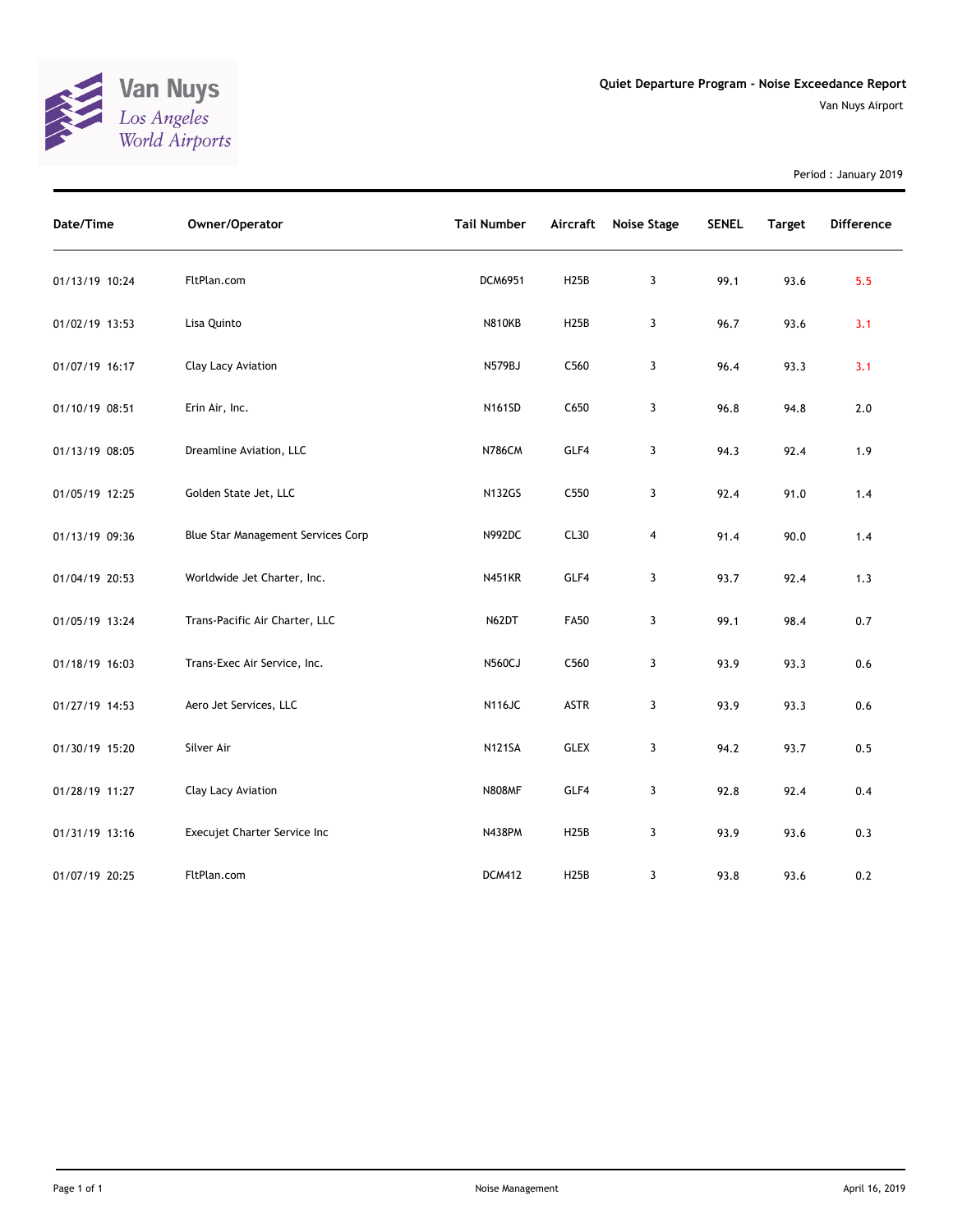

Period : January 2019

| Owner/Operator                     | <b>Departures Exceeding</b><br><b>Target Noise Level</b> | <b>Total Southbound</b><br>Jet Departures |
|------------------------------------|----------------------------------------------------------|-------------------------------------------|
| FltPlan.com                        | 2                                                        | 12                                        |
| Clay Lacy Aviation                 | $\mathbf{2}$                                             | 44                                        |
| Blue Star Management Services Corp | $\mathbf{1}$                                             | $\mathbf{1}$                              |
| Erin Air, Inc.                     | 1                                                        | 1                                         |
| Execujet Charter Service Inc       | 1                                                        | 1                                         |
| Golden State Jet, LLC              | 1                                                        |                                           |
| Lisa Quinto                        |                                                          |                                           |
| Trans-Exec Air Service, Inc.       |                                                          | 2                                         |
| Aero Jet Services, LLC             |                                                          |                                           |
| Trans-Pacific Air Charter, LLC     |                                                          |                                           |
| Worldwide Jet Charter, Inc.        |                                                          | 21                                        |
| Dreamline Aviation, LLC            |                                                          | 31                                        |
| Silver Air                         | 1                                                        | 47                                        |
| 199ML, LLC                         | 0                                                        | $\mathbf{1}$                              |
| ABBVIE US LLC                      | 0                                                        | 1                                         |
| Aerolineas Ejecutivas, SA de CV    | 0                                                        |                                           |
| Aeromedevac, Inc.                  | 0                                                        |                                           |
| AeroSafin, SA                      | 0                                                        |                                           |
| Air Alsie A/S                      | 0                                                        |                                           |
| Aircraft Charter services Inc      | 0                                                        |                                           |
| Aircraft Services Group Inc        | 0                                                        |                                           |
| AIRDINE LLC                        | 0                                                        |                                           |
| AirMed International, LLC          | 0                                                        |                                           |
| AJ Air, LLC                        | 0                                                        |                                           |
| ALPHACRAFT AIR LLC                 | 0                                                        |                                           |
| Ambrose Corporation                | 0                                                        |                                           |
| Andrew Bettis Aviation             | 0                                                        |                                           |
| Arch Air, Ltd.                     | 0                                                        |                                           |
| A-Ron Resources, LLC               | 0                                                        |                                           |
| ARS Air, LLC                       | 0                                                        |                                           |
| ATLAS AIR Inc.                     | 0                                                        |                                           |
| Avcair Pty. Ltd.                   | 0                                                        | 1                                         |
| Avcon Jet AG                       | 0                                                        | 1                                         |
| <b>Aviation Consultants</b>        | 0                                                        | 1                                         |
| Aviation Leasing Group, Inc.       | 0                                                        | 1                                         |
| Aviation Services, LLC             | 0                                                        |                                           |
| Aviation West Charters, Inc.       | 0                                                        |                                           |
| Awaiting Documentation             | 0                                                        |                                           |
| B & G Leasing, LLC                 | 0                                                        |                                           |
| Baltimore Helicopter Services, LLC | 0                                                        | 1                                         |

The Van Nuys Airport Fly Friendly - Quiet Departure Program asks that operators of jet aircraft use manufacturer's or NBAA quiet departure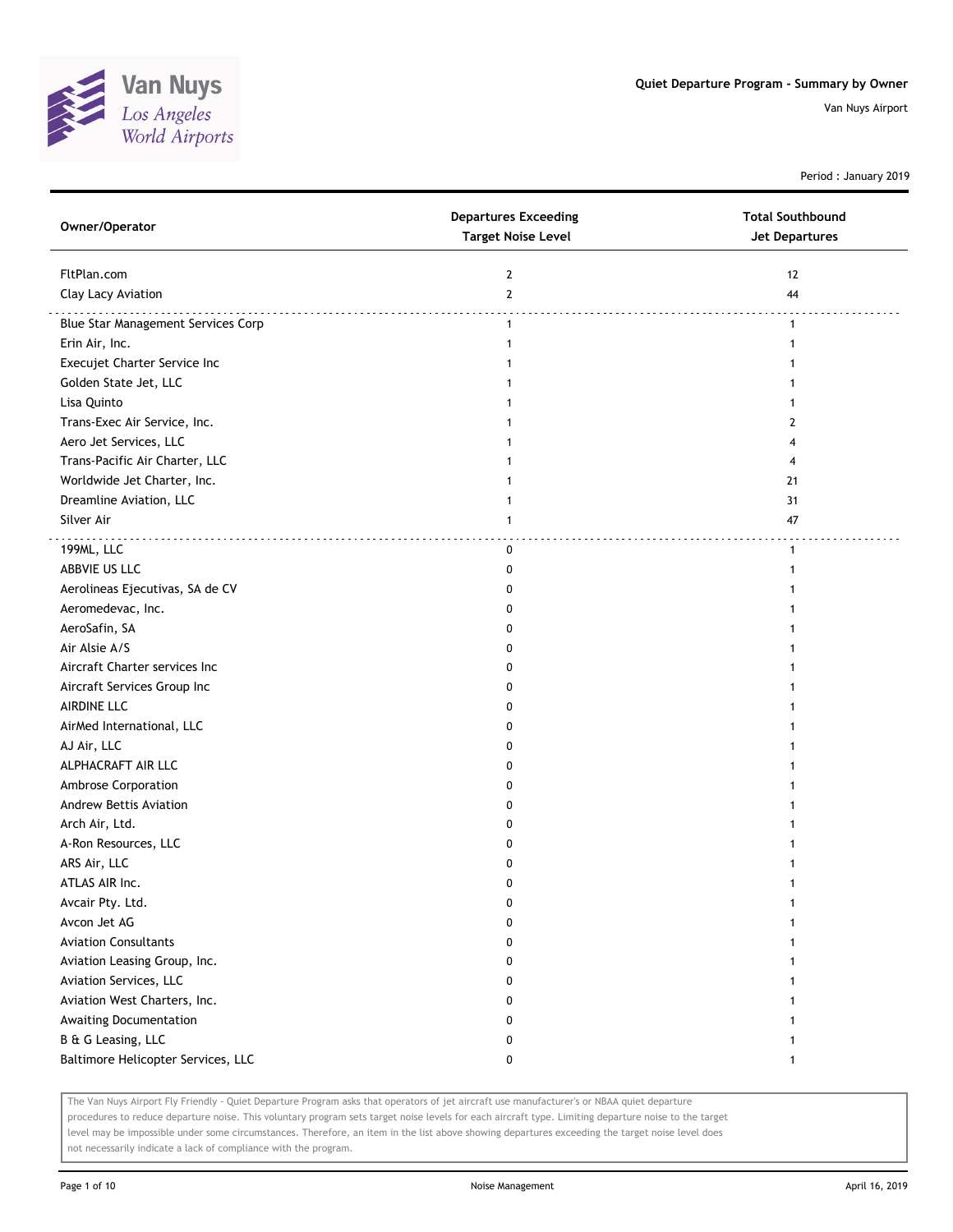

Period : January 2019

| Owner/Operator                             | <b>Departures Exceeding</b><br><b>Target Noise Level</b> | <b>Total Southbound</b><br>Jet Departures |
|--------------------------------------------|----------------------------------------------------------|-------------------------------------------|
| <b>BANK OF UTAH TRUSTEE</b>                | 0                                                        | 1                                         |
| Beach Air II, LLC                          | 0                                                        |                                           |
| Bedrock Logistics, LLC                     | 0                                                        |                                           |
| Benchmark Capital                          | 0                                                        |                                           |
| <b>Blue Horizon Holdings LLC</b>           | 0                                                        |                                           |
| BOMBARDIER BUSINESS JET SOLUTIONS Inc.     | 0                                                        |                                           |
| BS Aviation Holdings, LLC                  | 0                                                        |                                           |
| Capital Asset Investments, LLC             | 0                                                        |                                           |
| Capital City Jet Center, Inc.              | 0                                                        |                                           |
| Carol R. Grassel                           | 0                                                        |                                           |
| CENTENNIAL FLIGHT CENTRE Ltd               | 0                                                        |                                           |
| Cessna Aircraft Company                    | 0                                                        |                                           |
| CFNS Inc.                                  | 0                                                        |                                           |
| Chartright Air, Inc.                       | 0                                                        |                                           |
| Cockrell Resources Inc                     | 0                                                        | 1                                         |
| <b>Constellation Leasing LLC</b>           | 0                                                        |                                           |
| <b>Contour Aviation</b>                    | 0                                                        |                                           |
| Cook Sales Inc                             | 0                                                        |                                           |
| Corporate Eagle Management Services, Inc   | 0                                                        |                                           |
| Craig Air, LLC                             | 0                                                        |                                           |
| Crescent Heights Sales, Inc.               | 0                                                        |                                           |
| Crinklaw Farm Services, Inc.               | 0                                                        |                                           |
| <b>DAT-II LLC</b>                          | 0                                                        |                                           |
| DeBartolo Property Group Flight Department | 0                                                        |                                           |
| Desarrollos Globales Alianza, SA de CV     | 0                                                        |                                           |
| DIAMOND AIR LLC                            | 0                                                        |                                           |
| Diamond Air, LLC                           | 0                                                        |                                           |
| Direct Jet Charter, LLC                    | 0                                                        |                                           |
| DSC Leasing, LLC                           | 0                                                        |                                           |
| DT Equipment Leasing, LLC                  | 0                                                        |                                           |
| Dunbar Aviation, LLC                       | 0                                                        |                                           |
| EA Mac, LLC                                | 0                                                        |                                           |
| East Coast Jets, Inc.                      | 0                                                        |                                           |
| EIGHT BALL FLYING CLUB INC                 | 0                                                        |                                           |
| Ellman Aviation, LLC                       | 0                                                        |                                           |
| Emily Aviation, LLC                        | 0                                                        |                                           |
| Era Helicopters LLC                        | 0                                                        |                                           |
| ExcelAire Service, Inc.                    | 0                                                        |                                           |
| ExcelAire, LLC                             | 0                                                        |                                           |
| ExecuJet Middle East Co., LLC              | 0                                                        |                                           |
| Executive Jet Management                   | 0                                                        | 1                                         |

The Van Nuys Airport Fly Friendly - Quiet Departure Program asks that operators of jet aircraft use manufacturer's or NBAA quiet departure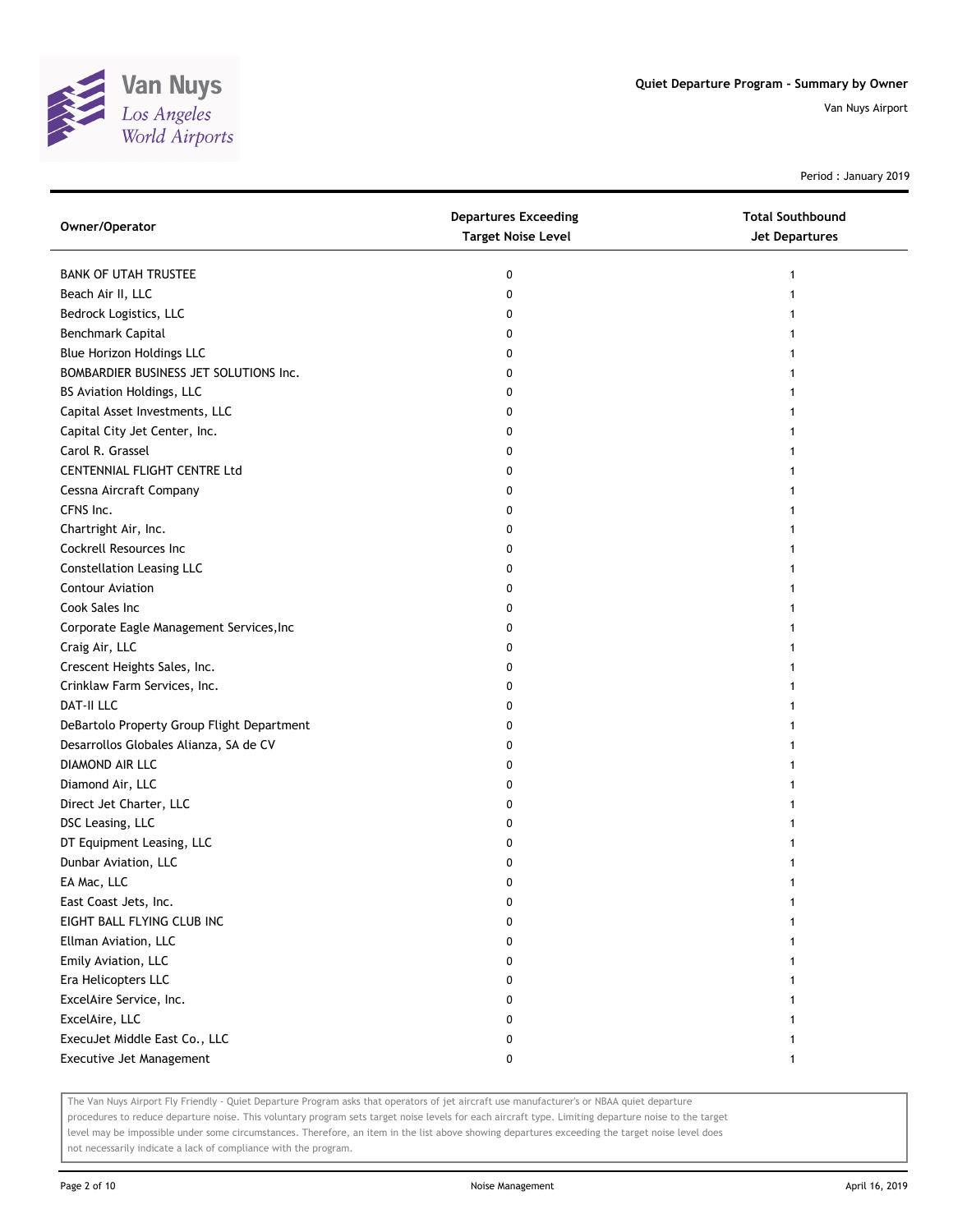

Period : January 2019

| Owner/Operator                                     | <b>Departures Exceeding</b><br><b>Target Noise Level</b> | <b>Total Southbound</b><br>Jet Departures |
|----------------------------------------------------|----------------------------------------------------------|-------------------------------------------|
| ExpressJet Airlines                                | 0                                                        | 1                                         |
| Falcon 900, LLC                                    | 0                                                        |                                           |
| FHC Flight Services, LLC                           | 0                                                        |                                           |
| First Av Group, LLC                                | 0                                                        |                                           |
| FirstFlight                                        | 0                                                        |                                           |
| FLEXJET LLC                                        | 0                                                        |                                           |
| <b>Flight Operations</b>                           | 0                                                        |                                           |
| <b>Flightstar Corporation</b>                      | 0                                                        |                                           |
| Flightworks                                        | 0                                                        |                                           |
| Flightworks, LLC                                   | 0                                                        |                                           |
| Fluffy Russian LLC                                 | 0                                                        |                                           |
| FLYING MUSTANG LLC                                 | 0                                                        |                                           |
| Franklin-Templeton Travel, Inc.                    | 0                                                        |                                           |
| G1307 LLC                                          | 0                                                        |                                           |
| Gama Aviation Signature Aircraft Management        | 0                                                        | 1                                         |
| Gemini Air Group, LLC                              | 0                                                        |                                           |
| <b>GLF4 1044 LLC</b>                               | 0                                                        |                                           |
| Global Aviation, Inc.                              | 0                                                        |                                           |
| Global Jetcare, Inc.                               | 0                                                        |                                           |
| <b>GREENHILL AVIATION CO LLC</b>                   | 0                                                        |                                           |
| GSA Industries Pty. Ltd.                           | 0                                                        |                                           |
| <b>Gulfstream Aerospace Corporation</b>            | 0                                                        |                                           |
| Hamster, LLC                                       | 0                                                        |                                           |
| Harpo, Inc.                                        | 0                                                        |                                           |
| HCG Challenger, LLC                                | 0                                                        | 1                                         |
| Industria Brasileira de Alimentos e Chocolate, Ltd | 0                                                        |                                           |
| J4V, LLC                                           | 0                                                        |                                           |
| JEFFERSON COUNTY SHERIFFS OFFICE                   | 0                                                        |                                           |
| Jet Methods                                        | 0                                                        |                                           |
| Jetscape Services, LLC                             | 0                                                        |                                           |
| Jet-Ten.com, LLC                                   | 0                                                        |                                           |
| Jim Falk Lexus of Beverly Hills                    | 0                                                        |                                           |
| Jordgrant1521, LLC                                 | 0                                                        |                                           |
| Justice Air, Inc.                                  | 0                                                        |                                           |
| K5-Aviation GmbH                                   | 0                                                        |                                           |
| Kalitta Charters LLC                               | 0                                                        |                                           |
| Kalitta Charters, LLC                              | 0                                                        |                                           |
| Landmark Aviation Aircraft Management & Charter    | 0                                                        |                                           |
| Langham Developments, LLC                          | 0                                                        |                                           |
| Las Vegas Jet, LLC                                 | 0                                                        |                                           |
| Las Vegas Sands Corp                               | 0                                                        | 1                                         |

The Van Nuys Airport Fly Friendly - Quiet Departure Program asks that operators of jet aircraft use manufacturer's or NBAA quiet departure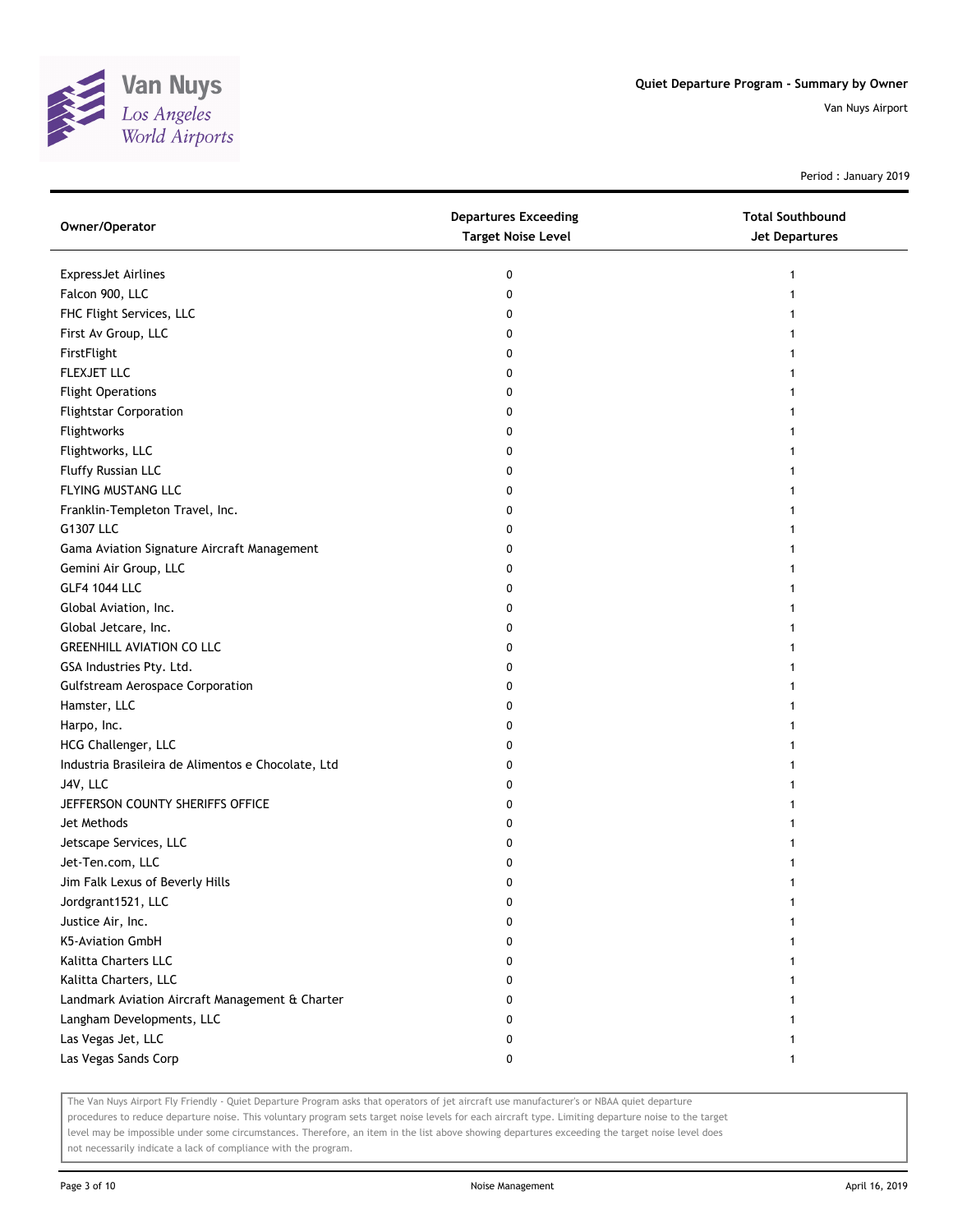

Period : January 2019

| Owner/Operator                       | <b>Departures Exceeding</b><br><b>Target Noise Level</b> | <b>Total Southbound</b><br><b>Jet Departures</b> |
|--------------------------------------|----------------------------------------------------------|--------------------------------------------------|
| Latitude 33 Consulting LLC           | 0                                                        | 1                                                |
| Lavinia Aircraft Leasing, LLC        | 0                                                        | 1                                                |
| Leonard Green & Partners, LLC        | 0                                                        |                                                  |
| Lewis Aeronautical, LLC              | 0                                                        |                                                  |
| LFG Aviation 4 Inc                   | 0                                                        |                                                  |
| Loacker, John R.                     | 0                                                        |                                                  |
| Lyon Aviation                        | 0                                                        |                                                  |
| M R Aviation, LLC                    | 0                                                        |                                                  |
| M.D.C. Holdings, Inc.                | 0                                                        |                                                  |
| Mannings Aircraft Management Service | 0                                                        |                                                  |
| Mayo Aviation Inc                    | 0                                                        |                                                  |
| <b>MB Airways</b>                    | 0                                                        |                                                  |
| <b>MC Group</b>                      | 0                                                        |                                                  |
| Meridian Air Charter                 | 0                                                        |                                                  |
| Merle Norman Cosmetics, Inc.         | 0                                                        |                                                  |
| <b>MGM Resorts International</b>     | 0                                                        |                                                  |
| Mid Oaks Investments, LLC            | 0                                                        |                                                  |
| MLD 605 LEASING LLC                  | 0                                                        |                                                  |
| Mountain Aviation, Inc               | 0                                                        |                                                  |
| Mustang Leasing, Inc.                | 0                                                        |                                                  |
| MWM AG, LLC                          | 0                                                        |                                                  |
| Najafi Aviation, LLC                 | 0                                                        |                                                  |
| NasJet                               | 0                                                        |                                                  |
| NetJets, Inc.                        | 0                                                        |                                                  |
| North Valley Air, Ltd.               | 0                                                        |                                                  |
| <b>NV510 LLC</b>                     | 0                                                        |                                                  |
| OMNIFLIGHT HELICOPTERS Inc.          | 0                                                        |                                                  |
| PDKAA 150 HM Partners, LLC           | 0                                                        |                                                  |
| Performance Air, SAPI de CV          | 0                                                        |                                                  |
| Performance by Design, Inc           | 0                                                        |                                                  |
| Pilgrim Air, LLC                     | 0                                                        |                                                  |
| Pinnacle Aviation Inc                | 0                                                        |                                                  |
| Pinnacle Aviation, Inc.              | 0                                                        |                                                  |
| Pittco Aviation, Inc.                | o                                                        |                                                  |
| Premier Jets, Inc.                   | 0                                                        |                                                  |
| Priority Air Charter LLC             | 0                                                        |                                                  |
| Quest Diagnostics Flight Department  | 0                                                        |                                                  |
| R & J AVIATION LLC                   | 0                                                        |                                                  |
| RAIR Air, LLC                        | 0                                                        |                                                  |
| Raynemen, LLC                        | 0                                                        |                                                  |
| Red Light Management                 | 0                                                        |                                                  |

The Van Nuys Airport Fly Friendly - Quiet Departure Program asks that operators of jet aircraft use manufacturer's or NBAA quiet departure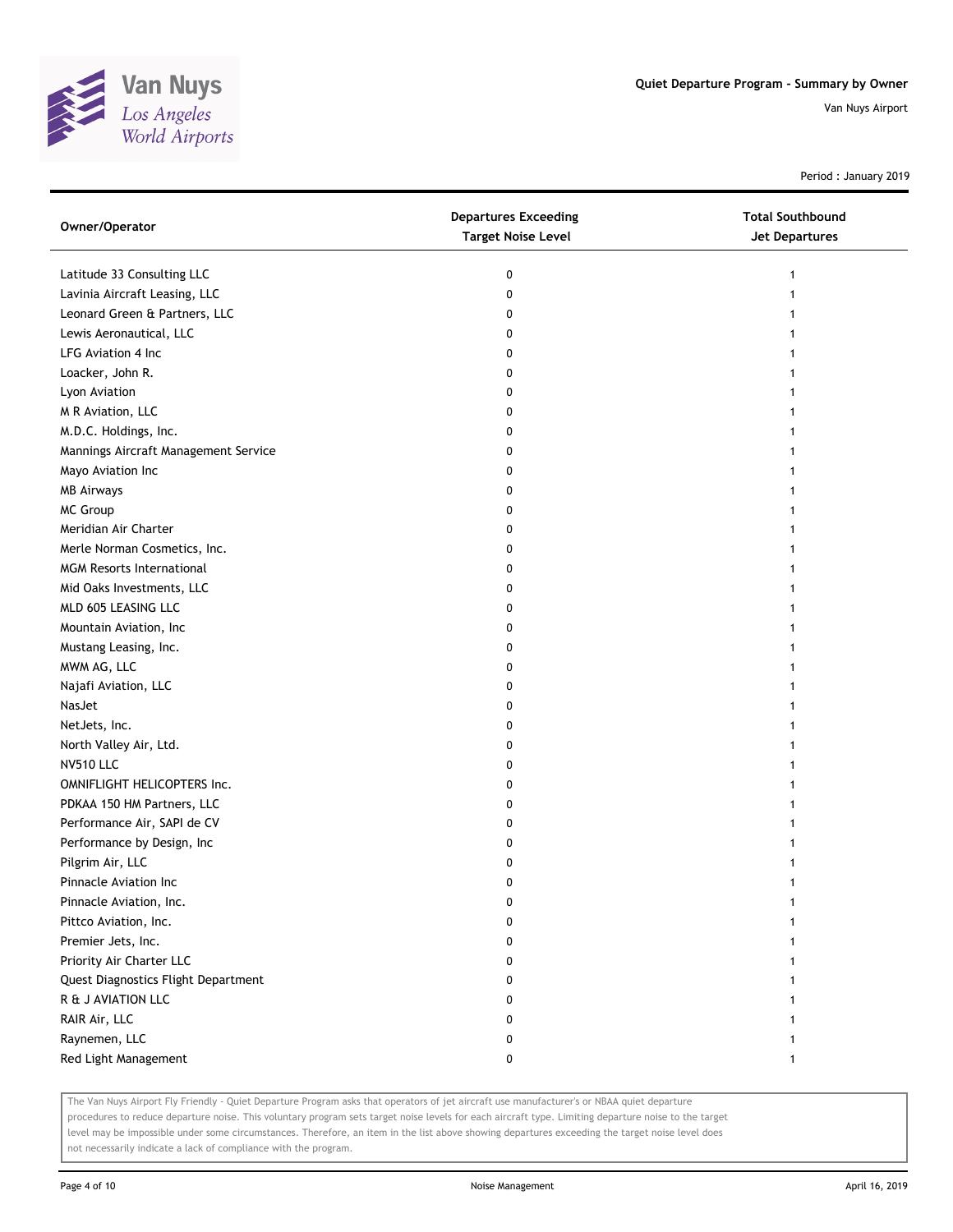

Period : January 2019

| Owner/Operator                              | <b>Departures Exceeding</b><br><b>Target Noise Level</b> | <b>Total Southbound</b><br><b>Jet Departures</b> |
|---------------------------------------------|----------------------------------------------------------|--------------------------------------------------|
| Red Wing Aeroplane Co., LLC                 | 0                                                        | 1                                                |
| REEF PARTNERS LLC                           | 0                                                        |                                                  |
| Reno Flying Service                         | 0                                                        |                                                  |
| Rida Aviation, LLC                          | 0                                                        |                                                  |
| Roaring Springs Ranch, Inc.                 | 0                                                        |                                                  |
| Rockwell Forest Products, Inc               | 0                                                        | 1                                                |
| Saldarriaga Giraldo, Inc.                   | 0                                                        |                                                  |
| Santa Barbara Aviation, Inc.                | 0                                                        |                                                  |
| SC Aviation, Inc.                           | 0                                                        |                                                  |
| Select Aero                                 | 0                                                        |                                                  |
| SERENITY LODGING LLC                        | 0                                                        |                                                  |
| Silicon Valley Express, Inc.                | 0                                                        |                                                  |
| SIZEWISE RENTALS LLC                        | 0                                                        |                                                  |
| Sky One Holdings, LLC DBA Privaira          | 0                                                        |                                                  |
| Skybird Aviation                            | 0                                                        |                                                  |
| So Cal Flyers, LLC                          | 0                                                        |                                                  |
| Southwest Aircraft Charter, LC              | 0                                                        |                                                  |
| SP Aviation, Inc.                           | 0                                                        |                                                  |
| <b>Starbase Aviation</b>                    | 0                                                        |                                                  |
| <b>Starflite Aviation</b>                   | 0                                                        |                                                  |
| Sterling Aviation LLC (Wisconsin)           | 0                                                        |                                                  |
| Summit Aviation, Inc                        | 0                                                        |                                                  |
| Sun Air Jets                                | 0                                                        |                                                  |
| Superior Transportation Associates, Inc.    | 0                                                        |                                                  |
| Swift Aircraft Management, LLC              | 0                                                        |                                                  |
| Swift Aviation Management, Inc.             | 0                                                        | 1                                                |
| T3 Aviation, Inc.                           | 0                                                        |                                                  |
| Tarbert Aviation, LLC                       | 0                                                        |                                                  |
| Teton Aviation, LLC                         | 0                                                        |                                                  |
| Textron Aviation (Cessna)                   | 0                                                        |                                                  |
| <b>Textron Aviation Finance Corporation</b> | 0                                                        |                                                  |
| TEXTRON AVIATION INC                        | 0                                                        |                                                  |
| <b>TEXTRON FINANCIAL CORP</b>               | 0                                                        |                                                  |
| The Coffman Companies, Inc                  | 0                                                        |                                                  |
| THYSSEN AVIATION LLC                        | 0                                                        |                                                  |
| Tribridge Global Services Limited           | 0                                                        |                                                  |
| True Aviation Charter Services, LLC         | 0                                                        |                                                  |
| Universal Funding Corporation               | 0                                                        |                                                  |
| VCSGV, LLC                                  | 0                                                        |                                                  |
| VistaJet Limited                            | 0                                                        |                                                  |
| VLJ HA-420, LLC                             | 0                                                        | 1                                                |

The Van Nuys Airport Fly Friendly - Quiet Departure Program asks that operators of jet aircraft use manufacturer's or NBAA quiet departure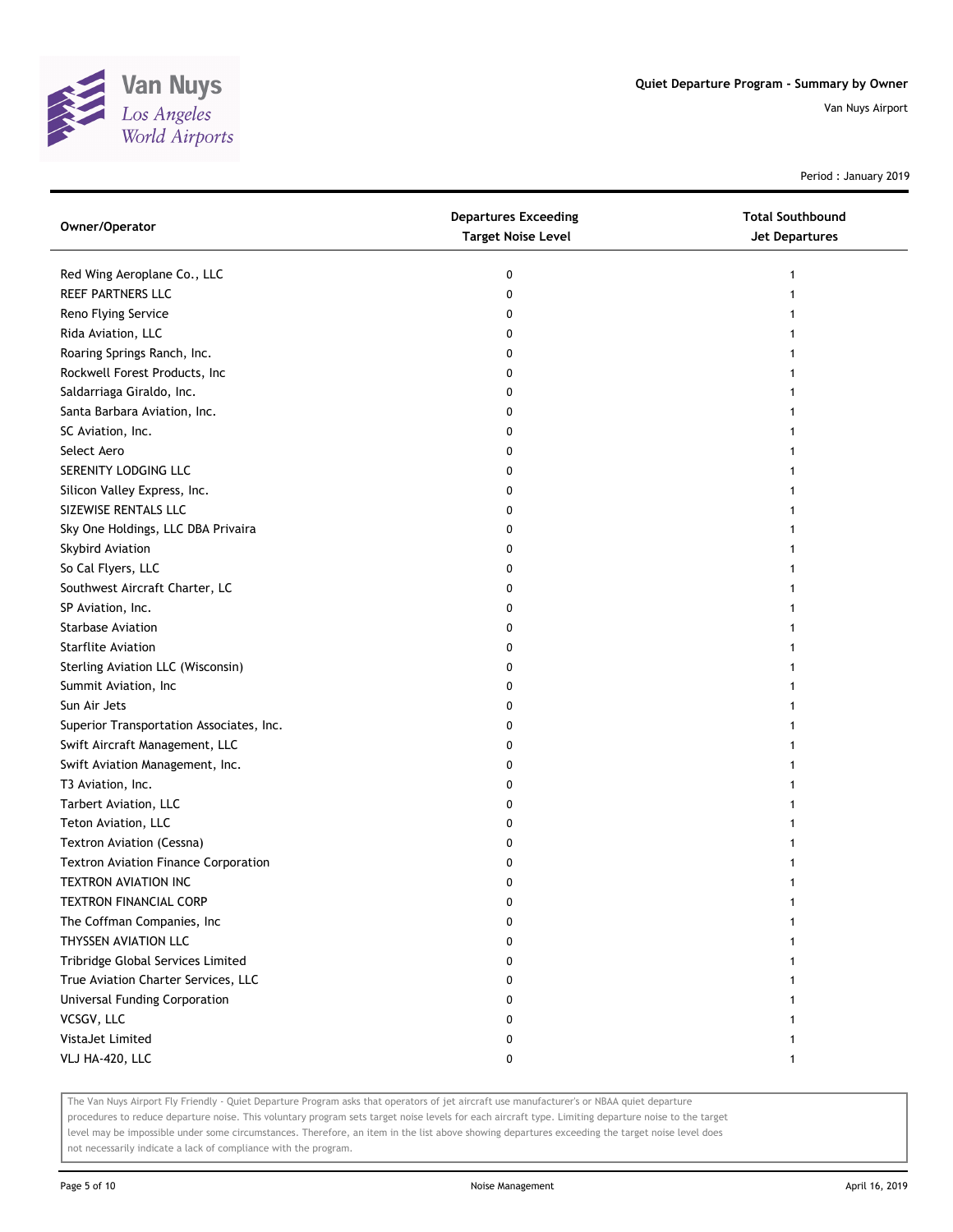

Period : January 2019

| Owner/Operator                         | <b>Departures Exceeding</b><br><b>Target Noise Level</b> | <b>Total Southbound</b><br>Jet Departures |
|----------------------------------------|----------------------------------------------------------|-------------------------------------------|
| Wanger Jones Helsley PC                | 0                                                        | 1                                         |
| Western Precooling Systems             | 0                                                        | 1                                         |
| Westman Development, LLC               | 0                                                        |                                           |
| Whirlpool Business Travel Department   | 0                                                        |                                           |
| White Cloud Charter Inc                | 0                                                        |                                           |
| Williams Communities, LLC              | 0                                                        | 1                                         |
| Wisconsin Aviation, Inc.               | 0                                                        |                                           |
| <b>XOJET INC</b>                       | 0                                                        |                                           |
| ZALA GROUP LLC                         | 0                                                        |                                           |
| 782 Partners, LLC                      | 0                                                        | 2                                         |
| Ace Aviation Services Corporation      | 0                                                        | 2                                         |
| Advanced Air, LLC                      | 0                                                        | 2                                         |
| Air Finance Corporation                | 0                                                        | 2                                         |
| AIR WISCONSIN AIRLINES Corp.           | 0                                                        | 2                                         |
| Aircraft Evaluation & Management, Inc. | 0                                                        | 2                                         |
| AT Aero LLC                            | 0                                                        | 2                                         |
| Bearthday Aviation, LLC                | 0                                                        | 2                                         |
| Beverly Hills Exotic Collection, LLC   | 0                                                        | 2                                         |
| CH Management Services, LLC            | 0                                                        | 2                                         |
| Chartright Air                         | 0                                                        | 2                                         |
| <b>Cirrus Aviation Services</b>        | 0                                                        | 2                                         |
| Club Jet                               | 0                                                        | 2                                         |
| Cutter Aviation, Inc.                  | 0                                                        | 2                                         |
| CX 34, LLC                             | 0                                                        | $\mathbf{2}$                              |
| Davelli Investments, LLC               | 0                                                        | 2                                         |
| Echo Leasing, LLC                      | 0                                                        | 2                                         |
| Elite Air, Inc.                        | 0                                                        | 2                                         |
| Exclusive Jets, LLC                    | 0                                                        | 2                                         |
| Executive AirShare LLC                 | 0                                                        | 2                                         |
| Flexjets                               | 0                                                        | 2                                         |
| Flight Options LLC                     | 0                                                        | 2                                         |
| Flightcraft                            | 0                                                        | $\mathbf{2}$                              |
| Flightexec                             | 0                                                        | 2                                         |
| GA Aircraft Sales, LLC                 | 0                                                        | 2                                         |
| Gama Charters, Inc.                    | 0                                                        | 2                                         |
| <b>GAMMA2 INC</b>                      | 0                                                        | 2                                         |
| Golden State Air Charter, LLC          | 0                                                        | 2                                         |
| <b>Grossman Company Properties</b>     | 0                                                        | 2                                         |
| Jet Access Aviation, LLC               | 0                                                        | $\overline{2}$                            |
| Jet Engine Technology Corporation      | 0                                                        | 2                                         |
| Jet Linx Aviation LLC                  | 0                                                        | $\mathbf{2}$                              |

The Van Nuys Airport Fly Friendly - Quiet Departure Program asks that operators of jet aircraft use manufacturer's or NBAA quiet departure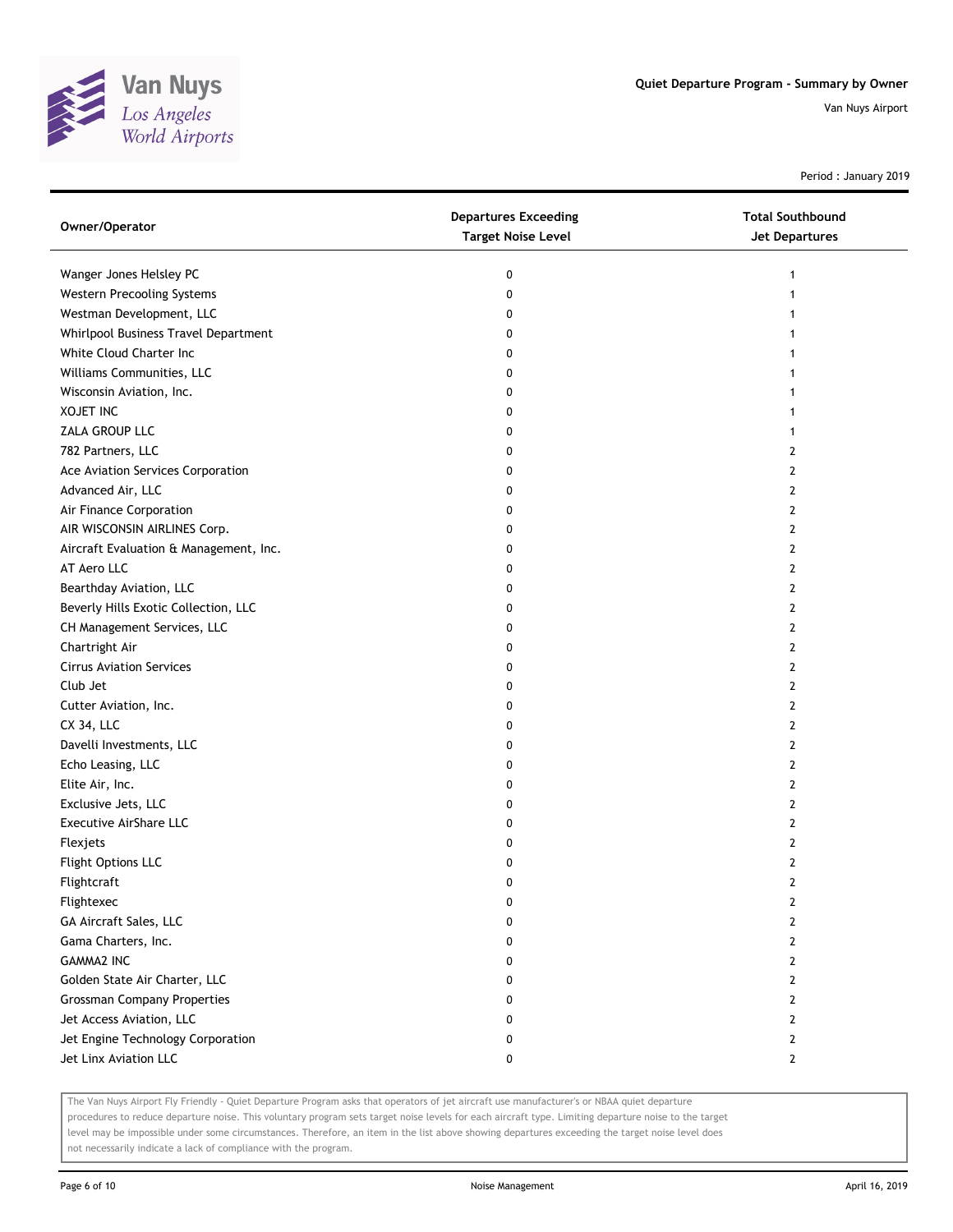

Period : January 2019

| Owner/Operator                     | <b>Departures Exceeding</b><br><b>Target Noise Level</b> | <b>Total Southbound</b><br>Jet Departures |
|------------------------------------|----------------------------------------------------------|-------------------------------------------|
| Journey Aviation, LLC              | 0                                                        | 2                                         |
| Kedec Services, LLC                | 0                                                        | $\mathbf{2}$                              |
| KMR Aviation, Inc.                 | 0                                                        | 2                                         |
| Landmark Aviation                  | 0                                                        | 2                                         |
| Maverick Air II, LLC               | 0                                                        | 2                                         |
| Mike Post Productions, Inc.        | 0                                                        | 2                                         |
| Moller Investment Group, Inc       | 0                                                        | 2                                         |
| Moser Aviation, LLC                | 0                                                        | 2                                         |
| MTS Leasing, LLC                   | 0                                                        | 2                                         |
| N2 AVIATION LLC                    | 0                                                        | 2                                         |
| N36MU, LLC                         | 0                                                        | 2                                         |
| N750GK LLC                         | 0                                                        | $\mathbf{2}$                              |
| NETJETS SALES INC                  | 0                                                        | 2                                         |
| Northgate Aviation, LLC            | 0                                                        | $\mathbf{2}$                              |
| Pacific Coast Jet Charter, Inc.    | 0                                                        | $\mathbf{2}$                              |
| PMC Global, Inc.                   | 0                                                        | $\mathbf{2}$                              |
| Polar Bear Express, LLC            | 0                                                        | $\mathbf{2}$                              |
| Prime Jet, LLC                     | 0                                                        | 2                                         |
| Quest Aviation, Inc.               | 0                                                        | 2                                         |
| Riava Investments, LLC             | 0                                                        | 2                                         |
| Shally Enterprises, LLC            | 0                                                        | $\mathbf{2}$                              |
| Talon Air Inc                      | 0                                                        | $\mathbf{2}$                              |
| Tango Air, Inc.                    | 0                                                        | 2                                         |
| Vela Flight, LLC                   | 0                                                        | 2                                         |
| WESFAL SERVICES LLC                | 0                                                        | 2                                         |
| <b>Westair Corporation</b>         | 0                                                        | 2                                         |
| White Pint Two, LLC                | 0                                                        | $\mathbf{2}$                              |
| WILMINGTON TRUST CO TRUSTEE        | 0                                                        | 2                                         |
| Wing Aviation Charter Services LLC | 0                                                        | 2                                         |
| Worldwide Jet Charter, LLC         | 0                                                        | 2                                         |
| <b>ZC</b> Aviation                 | 0                                                        | 2                                         |
| ATI Jet, Inc.                      | 0                                                        | 3                                         |
| AZ CHARTERS LLC                    | 0                                                        | 3                                         |
| Business Jet Managers, Inc.        | 0                                                        | 3                                         |
| Canyon Partners, LLC               | 0                                                        | 3                                         |
| CI Jets                            | 0                                                        | 3                                         |
| CTP Aviation, LLC                  | 0                                                        | 3                                         |
| DELAWARE TRUST CO TRUSTEE          | 0                                                        | 3                                         |
| Endeavor Air                       | 0                                                        | 3                                         |
| Energia Creadora, SA de CV         | 0                                                        | 3                                         |
| Execuflight, Inc.                  | 0                                                        | 3                                         |

The Van Nuys Airport Fly Friendly - Quiet Departure Program asks that operators of jet aircraft use manufacturer's or NBAA quiet departure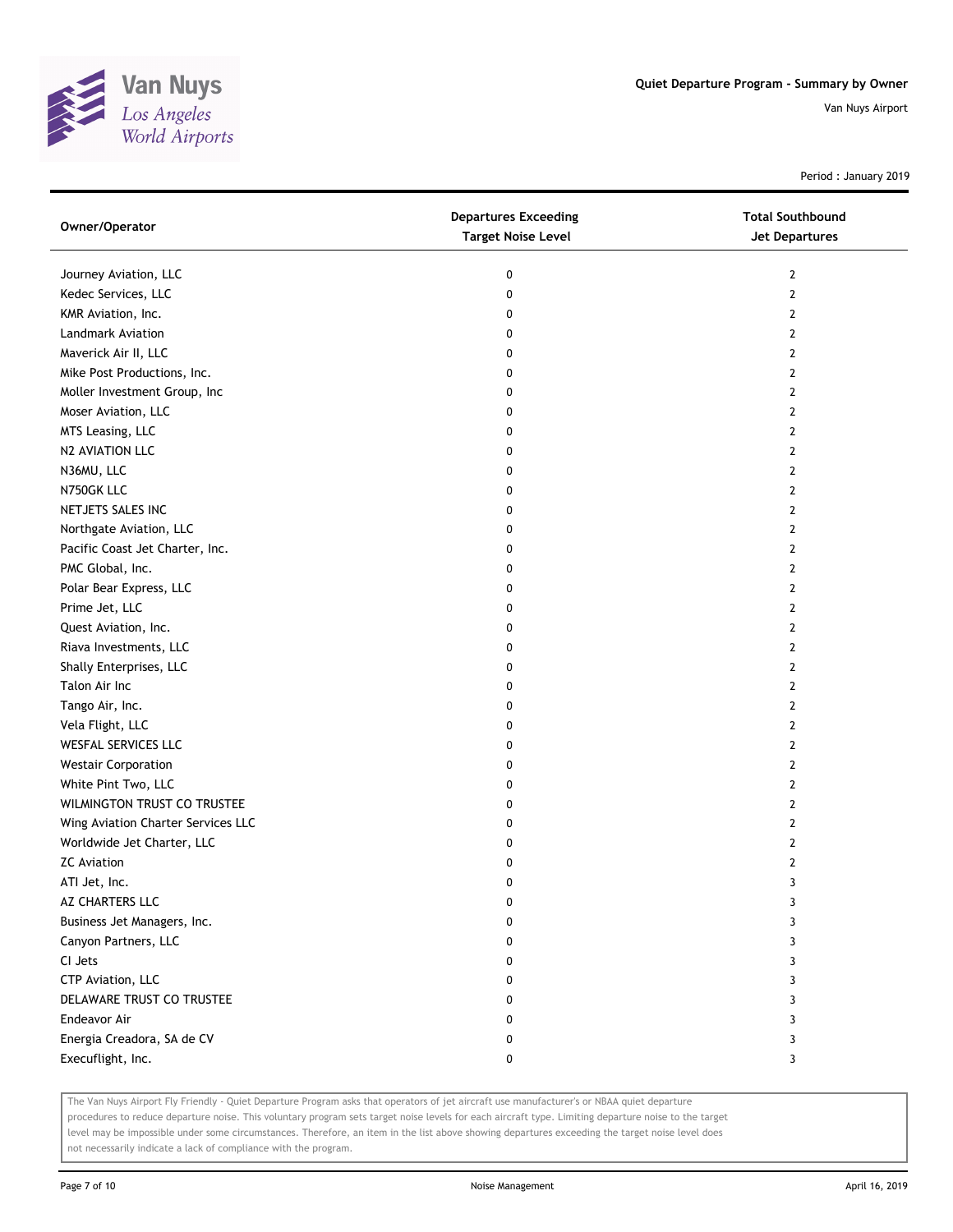

Period : January 2019

| Owner/Operator                     | <b>Departures Exceeding</b><br><b>Target Noise Level</b> | <b>Total Southbound</b><br>Jet Departures |
|------------------------------------|----------------------------------------------------------|-------------------------------------------|
| Flying Cats Air, LLC               | 0                                                        | 3                                         |
| Hawker RC19, LLC                   | 0                                                        | 3                                         |
| Icebox Express, LLC                | 0                                                        | 3                                         |
| MARINELLI PAUL T TRUSTEE           | 0                                                        | 3                                         |
| Maroon Creek Holdings, LLC         | 0                                                        | 3                                         |
| Montana Associates, LLC            | 0                                                        | 3                                         |
| Mountain Aviation, Inc.            | 0                                                        | 3                                         |
| <b>NEXjet Corporation</b>          | 0                                                        | 3                                         |
| Pacific Coast Jet, LLC             | 0                                                        | 3                                         |
| Priester Aviation, LLC             | 0                                                        | 3                                         |
| Scott, D. Gregory                  | 0                                                        | 3                                         |
| Starjet, Inc.                      | 0                                                        | 3                                         |
| Superior Air Charter, LLC          | 0                                                        | 3                                         |
| <b>UPS Airlines</b>                | 0                                                        | 3                                         |
| Windsor Jet Management             | 0                                                        | 3                                         |
| Contemporary Vista, LLC            | 0                                                        | 4                                         |
| Dumont Jets                        | 0                                                        | 4                                         |
| <b>Fair Wind Air Charter</b>       | 0                                                        | 4                                         |
| <b>Flight Options</b>              | 0                                                        |                                           |
| Generation Jets, LLC               | 0                                                        | 4                                         |
| Jet Aviation Flight Services, Inc. | 0                                                        | 4                                         |
| Jet Linx Aviation, LLC             | 0                                                        | 4                                         |
| Jet Ready                          | 0                                                        |                                           |
| Kolob Canyons Air Services         | 0                                                        |                                           |
| NMH Aviation, Inc.                 | 0                                                        | 4                                         |
| Paramount Pictures Corporation     | 0                                                        | 4                                         |
| Wilshire Associates, Inc.          | 0                                                        | 4                                         |
| Channel Island Aviation, Inc.      | 0                                                        | 5                                         |
| Cinco Air Charter, LLC             | 0                                                        | 5                                         |
| EASYJET AIRLINE Co. Ltd            | 0                                                        | 5                                         |
| Executive Airlines, SL             | 0                                                        | 5                                         |
| <b>Gama Aviation</b>               | 0                                                        | 5                                         |
| GreenEagles, LLC                   | 0                                                        | 5                                         |
| IMT HOLDINGS MANAGEMENT CO LLC     | 0                                                        | 5                                         |
| International Jet, LLC             | 0                                                        | 5                                         |
| Jet Set Aircraft, Inc.             | 0                                                        | 5                                         |
| NETJETS AVIATION Inc.              | 0                                                        | 5                                         |
| Richport Air, LLC                  | 0                                                        | 5                                         |
| Talon Air, Inc.                    | 0                                                        | 5                                         |
| Aviation Consultants, Inc.         | 0                                                        | 6                                         |
| Gemini Air Group, Inc.             | 0                                                        | 6                                         |

The Van Nuys Airport Fly Friendly - Quiet Departure Program asks that operators of jet aircraft use manufacturer's or NBAA quiet departure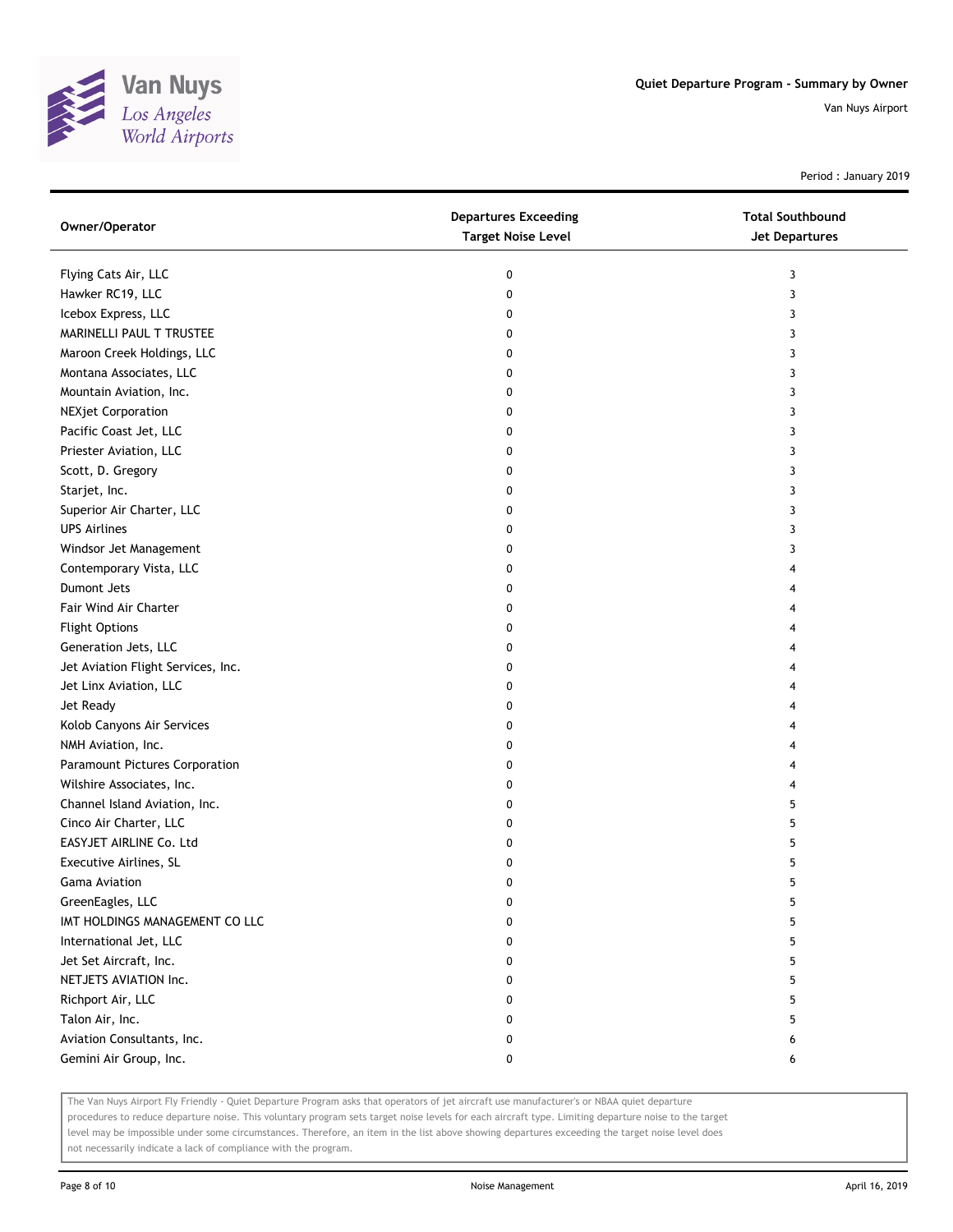

Period : January 2019

| Owner/Operator                    | <b>Departures Exceeding</b> | <b>Total Southbound</b> |
|-----------------------------------|-----------------------------|-------------------------|
|                                   | <b>Target Noise Level</b>   | Jet Departures          |
| Oakmont Corporation               | 0                           | 6                       |
| Tutor-Saliba Corporation          | 0                           | 6                       |
| TVPX Aircraft Solutions, Inc.     | 0                           | 6                       |
| West Coast Charters, LLC          | $\mathbf 0$                 | 6                       |
| Delta Private Jets                | 0                           | $\overline{7}$          |
| Desert Jet, LLC                   | $\mathbf{0}$                | $\overline{7}$          |
| Flexjet LLC                       | $\mathbf{0}$                | $\overline{7}$          |
| Gama Aviation, plc                | 0                           | $\overline{7}$          |
| Hollister Aviation, LLC           | 0                           | $\overline{7}$          |
| L & G Aviation, LLC               | 0                           | 7                       |
| SIEBEL JAMES A                    | 0                           | $\overline{7}$          |
| Jet Aviation Business Jets, Inc.  | 0                           | 8                       |
| OVG Aviation, LLC                 | 0                           | 8                       |
| Cove Aviation Partners, LLC       | 0                           | 9                       |
| Paragon Transport Management, LLC | 0                           | 9                       |
| <b>AVJET Corporation</b>          | 0                           | 10                      |
| Regency Air, LLC                  | 0                           | 10                      |
| Millbrook Air                     | 0                           | 11                      |
| XCEL Jet Management, Inc.         | 0                           | 11                      |
| Paragon Airways                   | 0                           | 15                      |
| Executive Jet Management, Inc.    | 0                           | 17                      |
| <b>STA Jets</b>                   | 0                           | 17                      |
| Solairus Aviation                 | 0                           | 21                      |
| Sun Air Jets, LLC                 | 0                           | 21                      |
| Latitude 33 Aviation, LLC         | 0                           | 23                      |
| Wonderful Citrus Aviation         | 0                           | 23                      |
| JetSuite                          | 0                           | 30                      |
| Pegasus Elite Aviation            | 0                           | 34                      |
| Chrysler Aviation, Inc.           | 0                           | 40                      |
| Jet Edge International            | 0                           | 40                      |
| XOJET, Inc.                       | 0                           | 44                      |
| Flexjet                           | 0                           | 73                      |
| NetJets                           | 0                           | 213                     |
| <b>UNKNOWN</b>                    | 0                           | 481                     |
|                                   |                             |                         |

The Van Nuys Airport Fly Friendly - Quiet Departure Program asks that operators of jet aircraft use manufacturer's or NBAA quiet departure